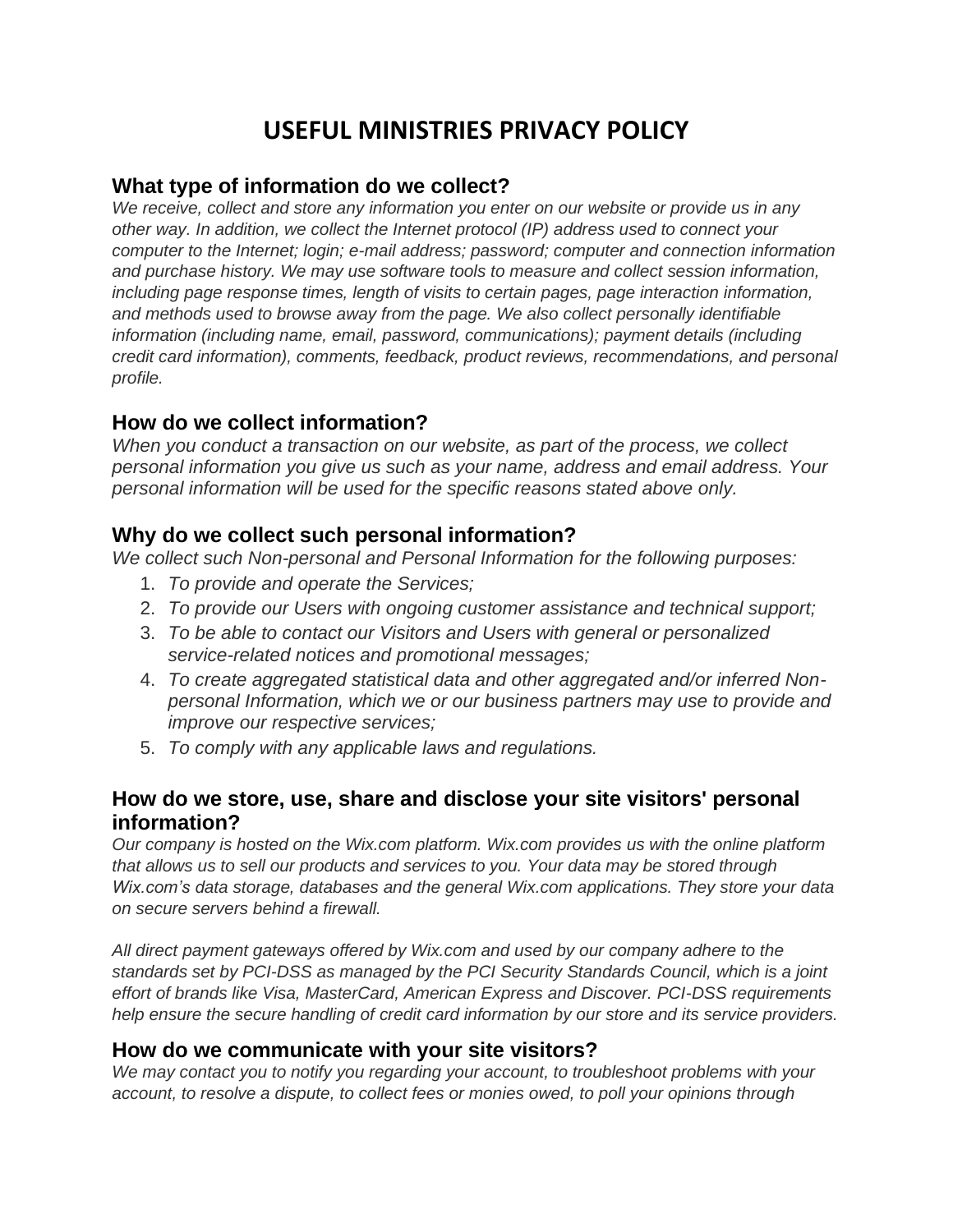*surveys or questionnaires, to send updates about our company, or as otherwise necessary to contact you to enforce our User Agreement, applicable national laws, and any agreement we*  may have with you. For these purposes we may contact you via email, telephone, text *messages, and postal mail.*

## **How do we use cookies and other tracking tools?**

Take a look at the table below to see which cookies we place on our Wix site.

| Cookie Name       | Purpose                                                            | <b>Duration</b> | Cookie<br><b>Type</b> |
|-------------------|--------------------------------------------------------------------|-----------------|-----------------------|
| <b>XSRF-TOKEN</b> | Used for security<br>reasons                                       | Session         | <b>Essential</b>      |
| hs                | Used for security<br>reasons                                       | Session         | <b>Essential</b>      |
| svSession         | Used in connection<br>with user login                              | 2 years         | <b>Essential</b>      |
| SSR-caching       | Used to indicate the<br>system from which<br>the site was rendered | 1<br>minute     | Essential             |
| wixCIDX           | Used for system<br>monitoring/debugging                            | 3<br>months     | Essential             |
| _wix_browser_sess | Used for system<br>monitoring/debugging                            | session         | <b>Essential</b>      |
| consent-policy    | Used for cookie<br>banner parameters                               | 12<br>months    | <b>Essential</b>      |
| smSession         | Used to identify<br>logged in site<br>members                      | Session         | <b>Essential</b>      |
| TS*               | Used for security and<br>anti-fraud reasons                        | Session         | <b>Essential</b>      |